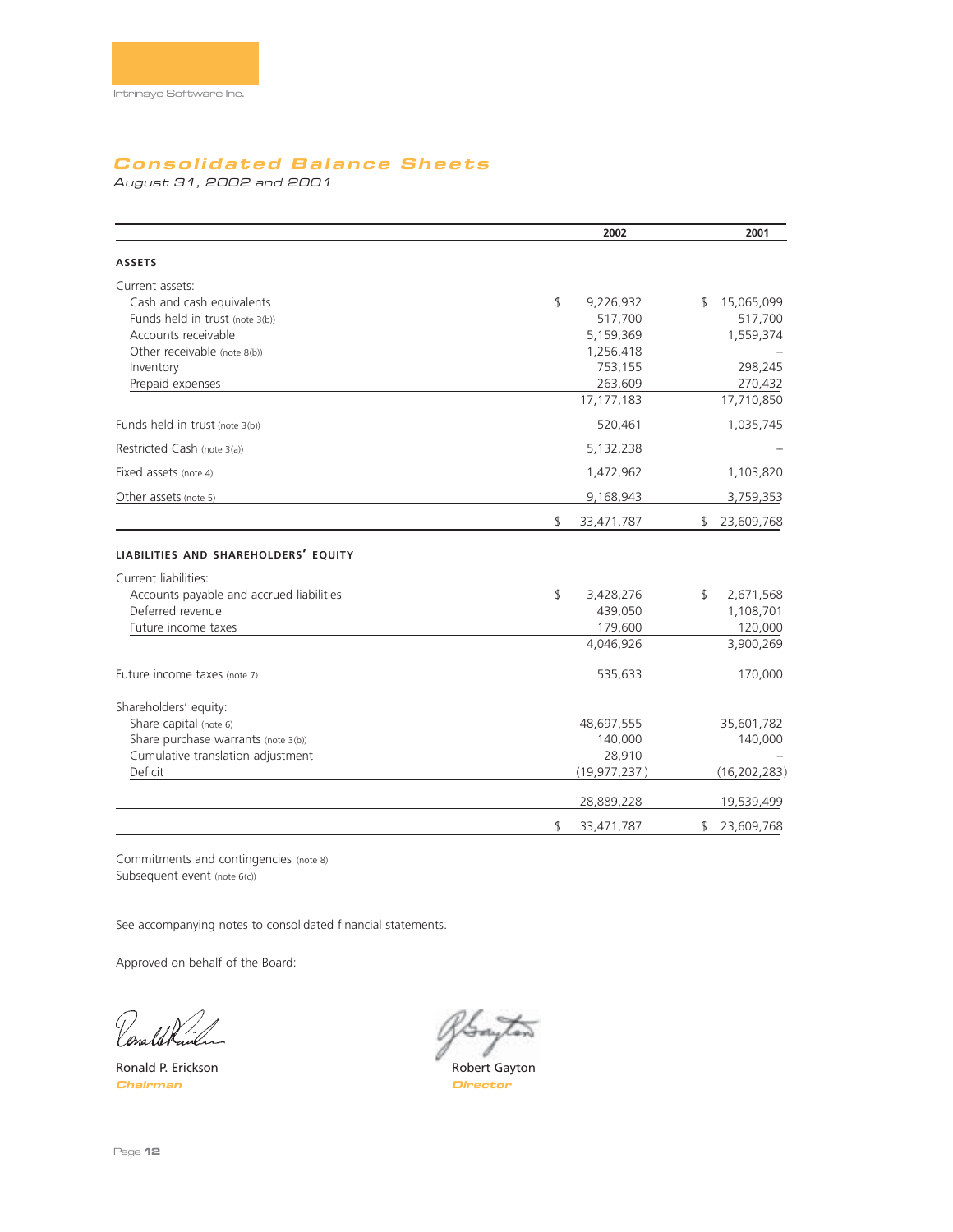# **Consolidated Statements of Operations and Deficit**

Years ended August 31, 2002 and 2001

|                                                                     | 2002             | 2001             |
|---------------------------------------------------------------------|------------------|------------------|
| Revenues (note 10(b))                                               | \$<br>14,175,201 | \$<br>10,940,424 |
| Cost of sales                                                       | 6,835,054        | 4,660,290        |
|                                                                     | 7,340,147        | 6,280,134        |
| Expenses:                                                           |                  |                  |
| Administration                                                      | 2,241,754        | 2,891,097        |
| Marketing and sales                                                 | 5,038,000        | 4,362,627        |
| Research and development                                            | 3,877,304        | 2,769,602        |
| Amortization                                                        | 1,532,960        | 884,818          |
| Less: Technology Partnerships Canada Funding Investment (note 8(b)) | (1, 256, 418)    |                  |
|                                                                     | 11,433,600       | 10,908,144       |
| Loss before interest income and income taxes                        | 4,093,453        | 4,628,010        |
| Interest income                                                     | 388,876          | 823,845          |
| Loss before income taxes                                            | 3,704,577        | 3,804,165        |
| Income tax expense (recovery) (note 7)                              |                  |                  |
| Current                                                             | 206,144          |                  |
| Future                                                              | (135, 767)       | (70,000)         |
|                                                                     | 70,377           | (70,000)         |
| Loss for the year                                                   | 3,774,954        | 3,734,165        |
| Deficit, beginning of year                                          | 16,202,283       | 12,468,118       |
| Deficit, end of year                                                | \$<br>19,977,237 | \$<br>16,202,283 |
| Loss per share                                                      | \$<br>0.10       | \$<br>0.12       |
| Weighted average number of shares outstanding                       | 36,340,884       | 31,211,546       |

See accompanying notes to consolidated financial statements.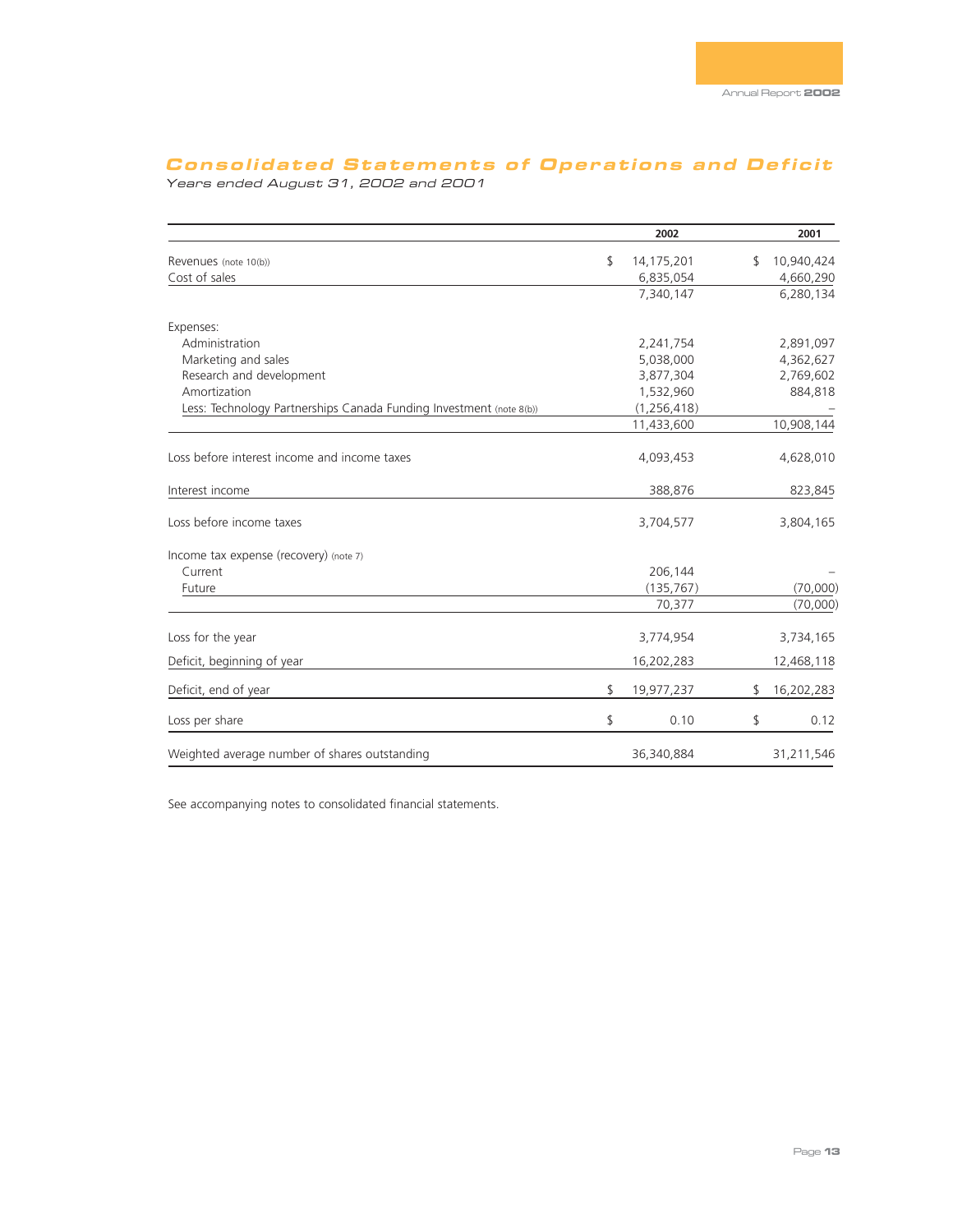# **Consolidated Statements of Cash Flows**

Years ended August 31, 2002 and 2001

|                                                                       | 2002                        | 2001                |
|-----------------------------------------------------------------------|-----------------------------|---------------------|
| Cash provided by (used in):                                           |                             |                     |
| Operating activities:                                                 |                             |                     |
| Loss for the year                                                     | \$<br>(3,774,954)           | \$<br>(3, 734, 165) |
| Items not involving cash:                                             |                             |                     |
| Amortization                                                          | 1,532,960                   | 884,818             |
| Foreign exchange                                                      | 22,454                      |                     |
| Future income taxes                                                   | (135, 767)                  | (70,000)            |
| Changes in non-cash operating working capital:                        |                             |                     |
| Accounts receivable                                                   | (2,862,008)                 | (401, 717)          |
| Other receivable                                                      | (1, 256, 418)               |                     |
| Inventory                                                             | (106,990)                   | 28,361              |
| Prepaid expenses                                                      | 95,114                      | (206, 842)          |
| Accounts payable and accrued liabilities                              | (45, 626)                   | 1,305,643           |
| Deferred revenue                                                      | (669, 651)                  | 975,729             |
|                                                                       | (7, 200, 886)               | (1, 218, 173)       |
| Investing activities:                                                 |                             |                     |
| Acquisition of Linar Ltd., net of \$466,318 cash acquired (note 3(b)) |                             | (2,587,221)         |
| Funds held in trust (note 3(b))<br>Restricted cash (note 3(a))        | 515,284                     | (1, 553, 445)       |
| Purchase of fixed assets                                              | (5, 132, 238)<br>(682, 730) | (674, 509)          |
| Acquisition of NMI Electronics Ltd.,                                  |                             |                     |
| net of \$408,648 cash acquired (note 3(a))                            | (6,395,343)                 |                     |
|                                                                       | (11, 695, 027)              | (4, 815, 175)       |
|                                                                       |                             |                     |
| Financing activities:                                                 |                             |                     |
| Issuance of common shares for cash:                                   |                             |                     |
| Special warrants, net of issue costs                                  | 9,174,434                   | 12,396,755          |
| Options                                                               | 314,334                     | 416,903             |
| Warrants                                                              | 3,607,005                   | 1,133,746           |
| Repayment of obligation under capital lease                           | (38,027)                    | (37,057)            |
|                                                                       | 13,057,746                  | 13,910,347          |
|                                                                       |                             |                     |
| Increase (decrease) in cash and cash equivalents                      | (5,838,167)                 | 7,876,999           |
| Cash and cash equivalents, beginning of year                          | 15,065,099                  | 7,188,100           |
| Cash and cash equivalents, end of year                                | \$<br>9,226,932             | \$<br>15,065,099    |
| Supplementary information:                                            |                             |                     |
| Interest paid                                                         | \$                          | \$                  |
| Non-cash financing activities:                                        |                             |                     |
| Acquisition of capital asset funded by capital lease                  |                             | 59,141              |
| Non-cash investing:                                                   |                             |                     |
| Common shares issued for acquisition of Linar Ltd. (note 3(b))        |                             | 1,033,600           |
| Warrants issued on acquisition of Linar Ltd. (note 3(b))              |                             | 140,000             |
|                                                                       |                             |                     |

See accompanying notes to consolidated financial statements.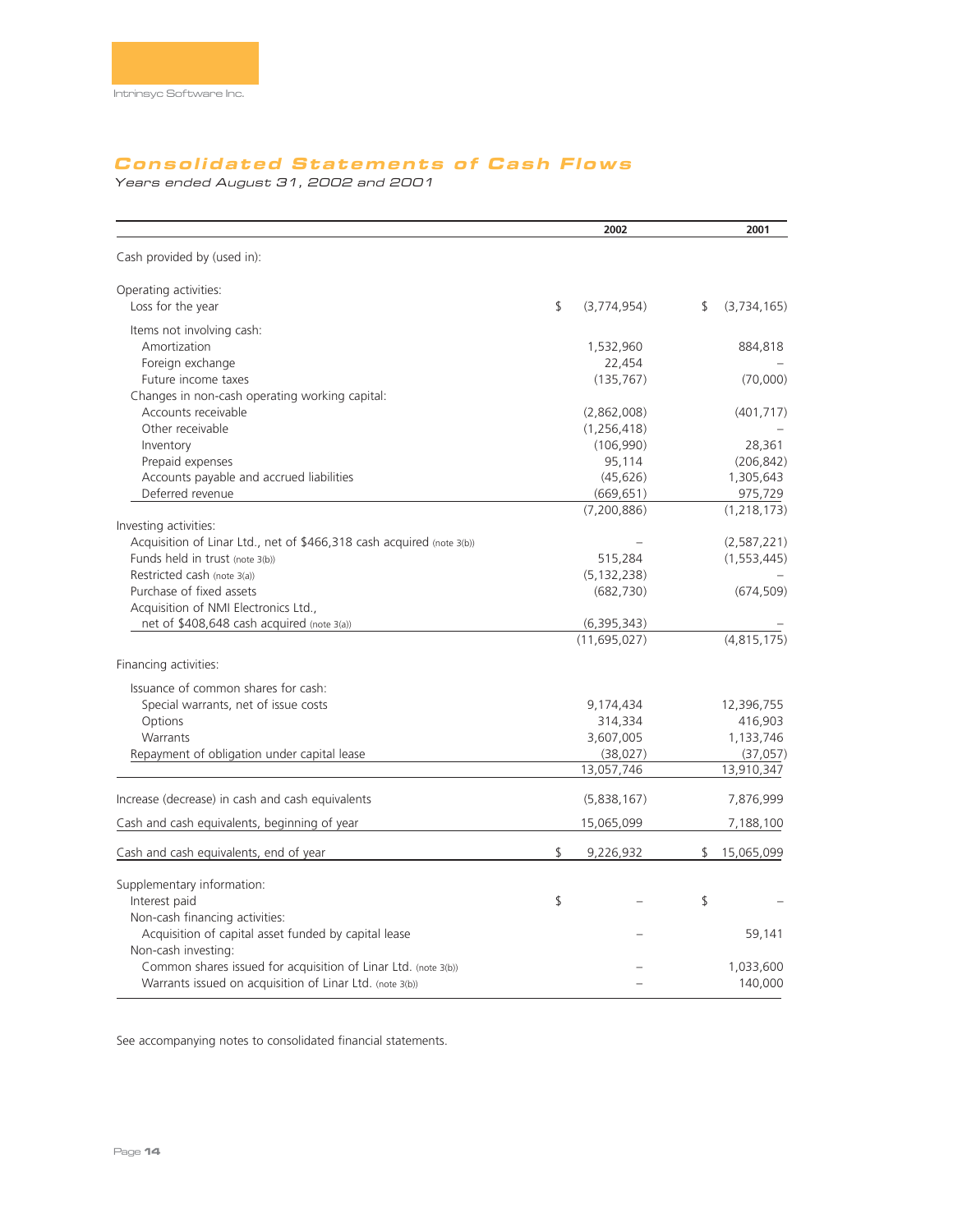Years ended August 31, 2002 and 2001

### **1. ORGANIZATION :**

The Company was incorporated on August 31, 1992 under the laws of Alberta and continued under the Company Act (British Columbia) on July 19, 1995. The Company provides an integrated framework of embedded hardware, software and service solutions for creating, networking and managing specialized, intelligent devices.

### **2 . SIGNIFICANT ACCOUNTING POLICIES :**

These consolidated financial statements have been prepared in accordance with Canadian generally accepted accounting principles.

### **(A) PRINCIPLES OF CONSOLIDATION:**

The consolidated financial statements include the accounts of the Company and its wholly owned subsidiaries, Intrinsyc Software (USA) Inc., Intrinsyc Inc., Linar Ltd. and NMI Electronics Ltd. The Company has eliminated all significant intercompany balances and transactions.

### **(B) USE OF ESTIMATES:**

The preparation of financial statements in conformity with Canadian generally accepted accounting principles requires management to make estimates and assumptions that affect the reported amounts of assets and liabilities and disclosure of contingent assets and liabilities at the date of the financial statements, and the reported amounts of revenues and expenses during the reporting period. Actual results could differ from those estimates used in the preparation of the financial statements.

### **(C) CASH EQUIVALENTS:**

Cash equivalents include short-term deposits, which are all deposits rated R1, term deposits, Guaranteed Investment Certificates deposits or banker's acceptances, with a term to maturity of three months or less when acquired. Short-term deposits are valued at cost.

### **(D) INVENTORY:**

Inventory is valued at the lower of cost and estimated net realizable value with cost being determined on a first-in-first-out basis.

### **(E) RESEARCH AND DEVELOPMENT:**

The Company expenses research costs as they are incurred. Development costs are expensed as incurred unless they meet certain specified criteria for deferral and amortization. No development costs have been deferred in the current period, as the criteria for deferral were not met.

### **(F) FIXED ASSETS:**

Fixed assets are initially recorded at cost. Amortization is subsequently provided on the following basis:

| Assets                  | <b>Basis</b>      | Rate    |
|-------------------------|-------------------|---------|
| Computers and equipment | declining-balance | 30%     |
| Computer software       | straight-line     | 3 years |
| Furniture and fixtures  | declining-balance | 20%     |

Leasehold improvements are amortized on a straight-line basis over the shorter of the initial lease term or their expected useful life.

### **(G) INTELLECTUAL PROPERTY:**

Intellectual property is recorded at cost. Intellectual property related to software is amortized on a straight-line basis over three years and intellectual property related to hardware is amortized on a straight-line basis over seven years.

### **(H) GOODWILL:**

Goodwill represents the excess of consideration paid over fair values assigned to the net identifiable assets acquired in business combinations recorded as a purchase. The Company periodically evaluates whether changes have occurred that would require revision of the remaining estimated useful life of goodwill or in the carrying value. If such circumstances arise, the Company would use an estimate of the undiscounted value of the expected future operating cash flows to determine whether the net carrying amount of the goodwill exceeds the estimated net recoverable amount.

During the year, the Company implemented the new recommendations of the Canadian Institute of Chartered Accountants for the accounting for business combinations. Accordingly, goodwill arising on business combinations entered into prior to July 1, 2001 is amortized on a straight-line basis over five years, while goodwill arising on business combinations entered into subsequent to July 1, 2001 is tested for impairment and is not amortized. The effect on the current period is to reduce amortization by approximately \$154,000.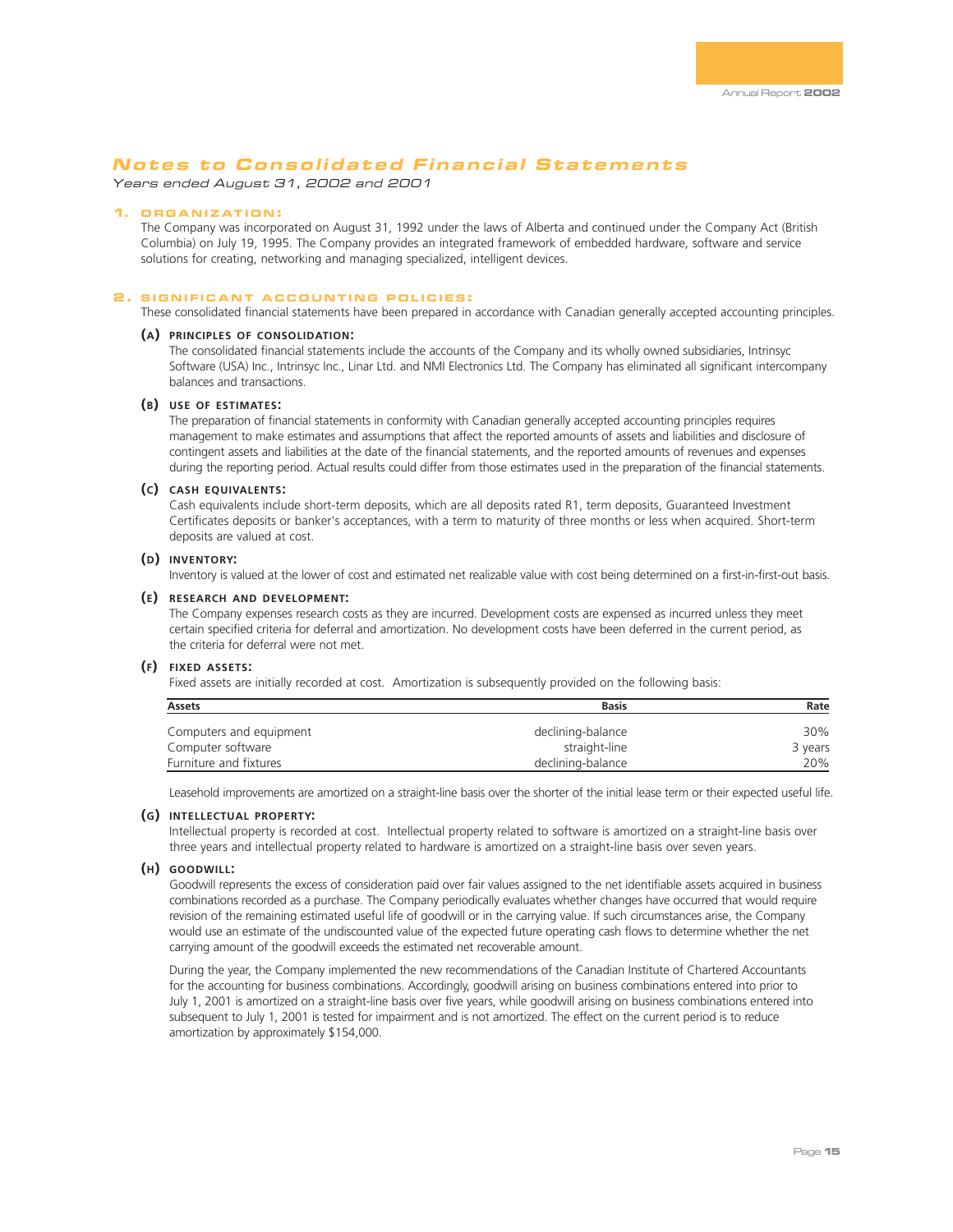Years ended August 31, 2002 and 2001

### **2 . SIGNIFICANT ACCOUNTING POLICIES ( CONTINUED ) :**

# **(I) REVENUE RECOGNITION:**

The Company recognizes revenue from the sale of product and software licenses upon transfer of title, which generally occurs on shipment, unless there are significant post-delivery obligations or collection is not considered probable at the time of sale. When significant post-delivery obligations exist, revenue is deferred until such obligations are fulfilled. Revenue from support obligations is deferred and recognized ratably over the period of the obligation. Revenue from consulting and other services is recorded as the services are performed if there is reasonable certainty as to collectibility.

Revenues from contracts with milestone payments are recognized using the percentage of completion method based on costs incurred relative to total estimated costs to complete. Changes in estimates of contract price, total estimated costs, or estimated losses, if any, are included in the determination of estimated cumulative revenues and expenses in the period the change is determined by management.

### **(J) WARRANTY COSTS:**

The Company accrues warranty costs based on management's best estimate, with reference to past experience.

### **(K) SHARE ISSUE COSTS:**

The Company reduces the value of consideration assigned to shares issued by the costs, net of income tax recoveries, of issuing the shares.

### **(L) IMPAIRMENT OF FIXED ASSETS:**

The Company monitors the recoverability of fixed assets, based on factors such as future utilization, business climate and the future undiscounted cash flows expected to result from the use of the related assets. The Company's policy is to record an impairment loss in the period when the Company determines that the carrying amount of the asset will not be recoverable. At that time, the carrying amount is written down to the undiscounted future cash flows. To August 31, 2002, the Company has not recorded any such impairment losses.

### **(M) TRANSLATION OF FOREIGN CURRENCIES:**

Foreign operations which are considered integrated (financially and operationally dependent on the parent) are translated to Canadian dollars using current rates of exchange for monetary assets and liabilities. Historical rates of exchange are used for non-monetary assets and liabilities and average rates for the period are used for revenues and expenses, except for amortization, which is translated at exchange rates used in the translation of the relevant asset accounts. Gains or losses resulting from these translation adjustments are included in income.

Foreign operations which are considered self-sustaining (financially and operationally independent of the parent) are translated to Canadian dollars using the current rates of exchange for assets and liabilities and using average rates for the year for revenues and expenses. Gains or losses resulting from these translation adjustments are deferred in a separate component of shareholders' equity ("Cumulative translation adjustment") until there is a realized reduction in the parent's net investment in the foreign operation.

Transactions completed in foreign currencies are recorded in Canadian dollars at the rates prevailing at the time of the transactions. Monetary assets and liabilities denominated in foreign currencies are recorded in the consolidated financial statements in equivalent Canadian dollars at the rate of exchange prevailing at the balance sheet date.

### **(N) SHARE COMPENSATION:**

The Company has one share-based compensation plan, which is described in note 6. No compensation expense is recognized for this plan when share options are issued to employees. Any consideration paid by employees on exercise of share options is credited to share capital.

Shares issued for non-cash consideration are valued at the closing price of the Company's stock price as traded on the TSX prior to the date the obligation for issuance occurs.

### **(O) LOSS PER SHARE:**

During the year, the Company adopted the Canadian Institute of Chartered Accountants' new recommendations on earnings per share calculations. Under these recommendations, the loss per share continues to be calculated using the weighted average number of common shares outstanding during the period. If in a reporting period the Company has outstanding dilutive equity instruments, the diluted earnings (loss) per share are now calculated using the treasury stock method. Diluted per share amounts have not been disclosed as the effect of outstanding options and warrants is anti-dilutive for all periods presented. The new recommendations have been applied retroactively and there was no impact on the figures presented.

### **(P) INCOME TAXES:**

The Company follows the asset and liability method of accounting for income taxes. Under this method, future income taxes are recognized for the future income tax consequences attributable to differences between the financial statement carrying values of existing assets and liabilities and their respective income tax bases (temporary differences). Changes in the net future tax asset or liability are included in income. Future tax assets and liabilities are measured using enacted or substantively enacted tax rates expected to apply to taxable income in the years in which temporary differences are expected to be recovered or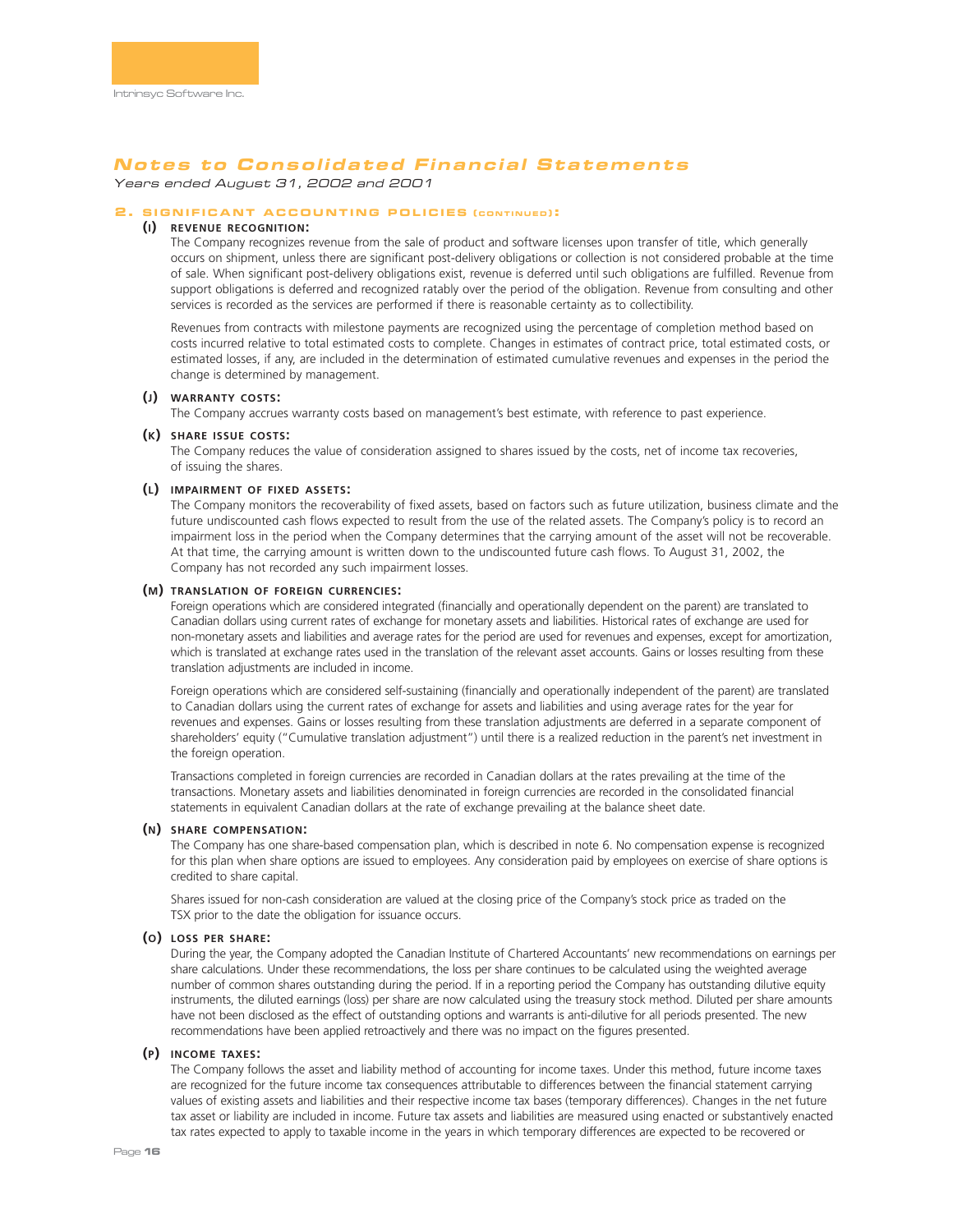settled. The effect on future income tax assets and liabilities of a change in tax rates is included in income in the period that includes the substantive enactment date. Future income tax assets are evaluated and if their realization is not considered "more likely than not," a valuation allowance is provided.

### **(Q) COMPARATIVE FIGURES :**

The Company has reclassified certain of the figures presented for comparative purposes to conform to the financial statement presentation adopted in the current year.

### **3 . ACQUISITIONS :**

# **(A) NMI ELECTRONICS LTD:**

On June 26, 2002, the Company acquired all of the outstanding shares of NMI Electronics Ltd. ("NMI"), a U.K.-based company that is a developer of Windows CE-based products, personal digital assistants and mobile telephony solutions. The acquisition has been accounted for using the purchase method of accounting and the results of operations have been consolidated since the date of acquisition. The Company's interest in the net assets acquired at fair values is as follows:

| Cash                        | \$<br>408,648   |
|-----------------------------|-----------------|
| Current assets              | 1,124,627       |
| Fixed assets                | 123,096         |
| Intellectual property       | 1,870,000       |
| Current liabilities         | (790, 803)      |
| Future income tax liability | (561,000)       |
| Goodwill                    | 4,629,423       |
|                             | 6,803,991       |
| Consideration:              |                 |
| Cash of £2,769,869          | \$<br>6,411,693 |
| Expenses                    | 392,298         |
|                             | \$<br>6,803,991 |

Additional consideration of up to £1,763,000 (\$4,398,685) of guaranteed loan notes, £1,090,000 (\$2,719,562) of unsecured loan notes, £380,400 (\$949,098) of cash, and 1,856,000 common shares in total are contingently payable or issuable on June 26, 2003 and June 26, 2004 upon the achievement of certain revenue targets. The maximum additional consideration will be payable if NMI achieves revenues of £3,100,000 in the first year and £3,750,000 in the second year. The purchase accounting for this transaction will be adjusted for the value of the contingent consideration if the revenue targets are determined to have been met during the next two anniversary dates. A total of £2,057,000 (\$5,132,238) to quarantee the ability to issue the above mentioned loan notes and cash of £294,000 (\$733,553) is held as restricted cash.

The intellectual property is made up of software and hardware designs. Software intellectual property is being amortized straight-line over three years and hardware designs straight-line over seven years.

### **(B) LINAR LTD:**

On January 26, 2001, the Company acquired all of the outstanding shares of Linar Ltd., a U.K.-based company which provides Java-based enterprise connectivity software. The acquisition has been accounted for using the purchase method of accounting and the results of operations have been consolidated since the date of acquisition. The Company's interest in the net assets acquired at fair values is as follows:

| Cash<br>Current assets<br>Intellectual property<br>Current liabilities<br>Future income tax liability<br>Goodwill | \$<br>466,318<br>469,189<br>1,200,000<br>(638, 163)<br>(360,000)<br>3,089,795 |
|-------------------------------------------------------------------------------------------------------------------|-------------------------------------------------------------------------------|
|                                                                                                                   | 4,227,139                                                                     |
| Consideration:                                                                                                    |                                                                               |
| 323,000 common shares at a price of \$3.20 per share                                                              | \$<br>1,033,600                                                               |
| Cash consideration (U.S. \$1,500,000)                                                                             | 2,250,000                                                                     |
| Cash consideration based on attaining revenues from specific                                                      |                                                                               |
| sales opportunities (U.S. \$500,000)                                                                              | 769,250                                                                       |
| 100,000 warrants to purchase common shares with an exercise                                                       |                                                                               |
| price of \$3.20 per share, expiring on January 26, 2006                                                           | 140,000                                                                       |
| Cash expenses on acquisition                                                                                      | 34,289                                                                        |
|                                                                                                                   | 4.227.139                                                                     |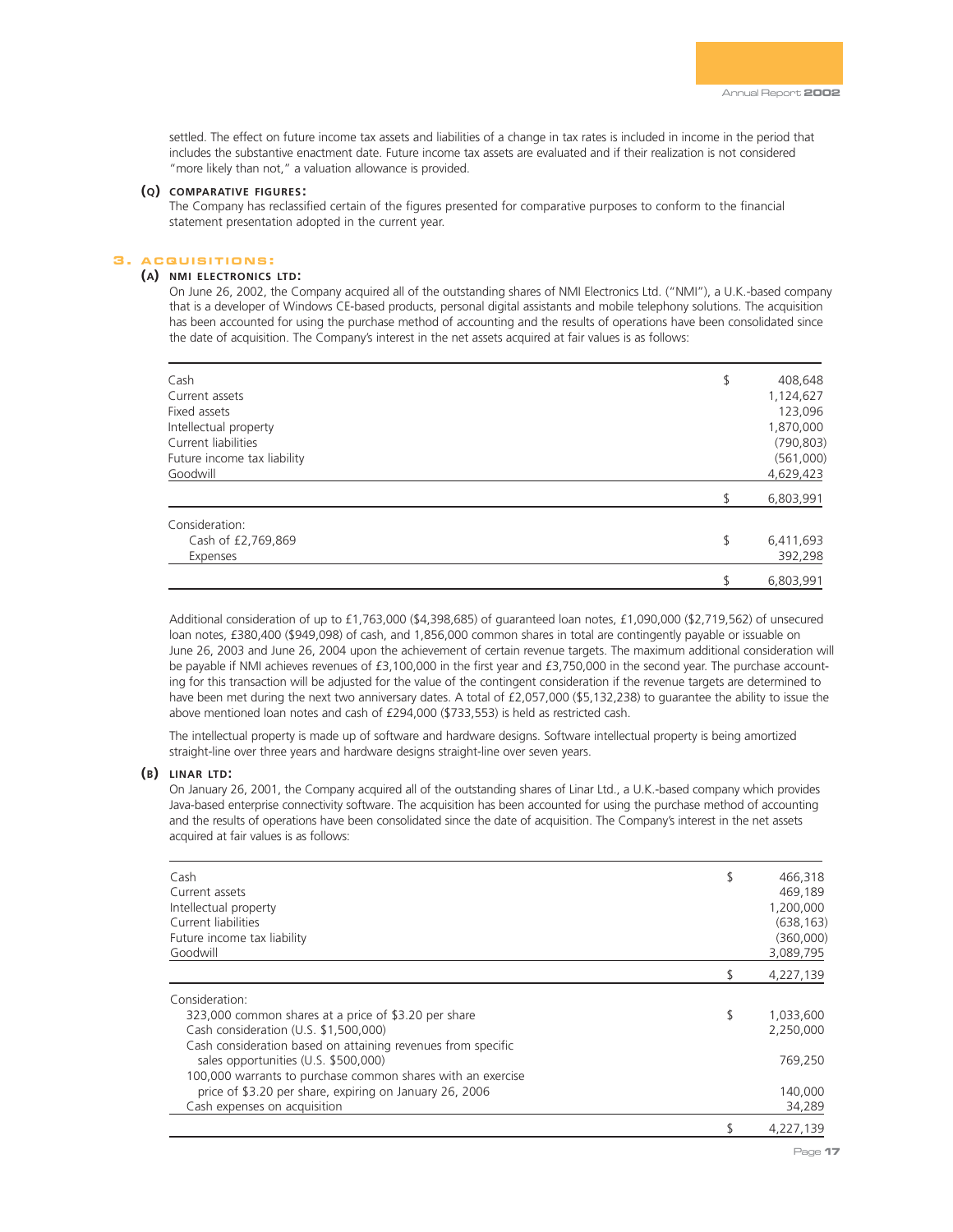Years ended August 31, 2002 and 2001

## **3 . ACQUISITIONS ( CONTINUED ):**

### **(B) LINAR LTD (CONTINUED) :**

The Company agreed to a floor price cash guarantee on the common shares equal to 75% of the issuance price of \$3.20 per share for a period of two years until January 26, 2003. Cash payments of up to U.S. \$1,000,000 (\$1,553,445) may become payable upon the achievement of specified performance criteria by a certain employee until January 26, 2004 and will be recorded as an expense in the period the obligation is incurred. The cash is held in trust pursuant to the acquisition agreement to be paid upon the achievement of the criteria. The first payment of U.S. \$333,000 (\$515,284) was paid during the year as the performance criteria were achieved. The second payment of U.S. \$333,000 (\$517,700) will be required on January 26, 2003 if the performance criteria are achieved. The remaining balance of U.S. \$334,000 (\$520,461) will be due January 26, 2004 assuming performance criteria are achieved. Warrants to purchase 25,000 common shares of the Company are also issuable with an exercise price equal to fair market value on January 26, 2003 if specified criteria have been met.

### **4 . FIXED ASSETS :**

| 2002                    | Cost      | Accumulated<br>amortization | Net book<br>value |
|-------------------------|-----------|-----------------------------|-------------------|
| Computers and equipment | 1,358,823 | 740.789                     | 618.034           |
| Computer software       | 782.699   | 440.927                     | 341,772           |
| Furniture and fixtures  | 629,573   | 327,110                     | 302,463           |
| Leasehold improvements  | 254,267   | 43.574                      | 210,693           |
|                         | 3.025.362 | 1,552,400                   | 1,472,962         |

| 2001                    | Cost      | Accumulated<br>amortization | Net book<br>value |
|-------------------------|-----------|-----------------------------|-------------------|
| Computers and equipment | 1,031,602 | 415,310                     | 616.292           |
| Computer software       | 403,577   | 148.355                     | 255,222           |
| Furniture and fixtures  | 251,286   | 79.901                      | 171,385           |
| Leasehold improvements  | 76.455    | 15,534                      | 60,921            |
|                         | 1.762.920 | 659,100                     | 1,103,820         |

### **5 . OTHER ASSETS :**

| 2002                                                                            | Cost                                      | Accumulated<br>amortization | Net book<br>value                        |
|---------------------------------------------------------------------------------|-------------------------------------------|-----------------------------|------------------------------------------|
| Intelluctual property<br>Goodwill-Linar acquisition<br>Goodwill-NMI acquisition | 3,070,000<br>S.<br>3,089,795<br>4,629,423 | 685,878<br>934,397          | 2,384,122<br>S<br>2,155,398<br>4,629,423 |
|                                                                                 | \$10,789,218                              | 1,620,275                   | 9,168,943                                |
| 2001                                                                            | Cost                                      | Accumulated<br>amortization | Net book<br>value                        |

| 2001                                                | Cost                   | amortization       | value                |
|-----------------------------------------------------|------------------------|--------------------|----------------------|
| Intelluctual property<br>Goodwill-Linar acquisition | 1,200,000<br>3,089,795 | 233,331<br>297.111 | 966,669<br>2,792,684 |
|                                                     | 4,289,795              | 530.442            | 3,759,353            |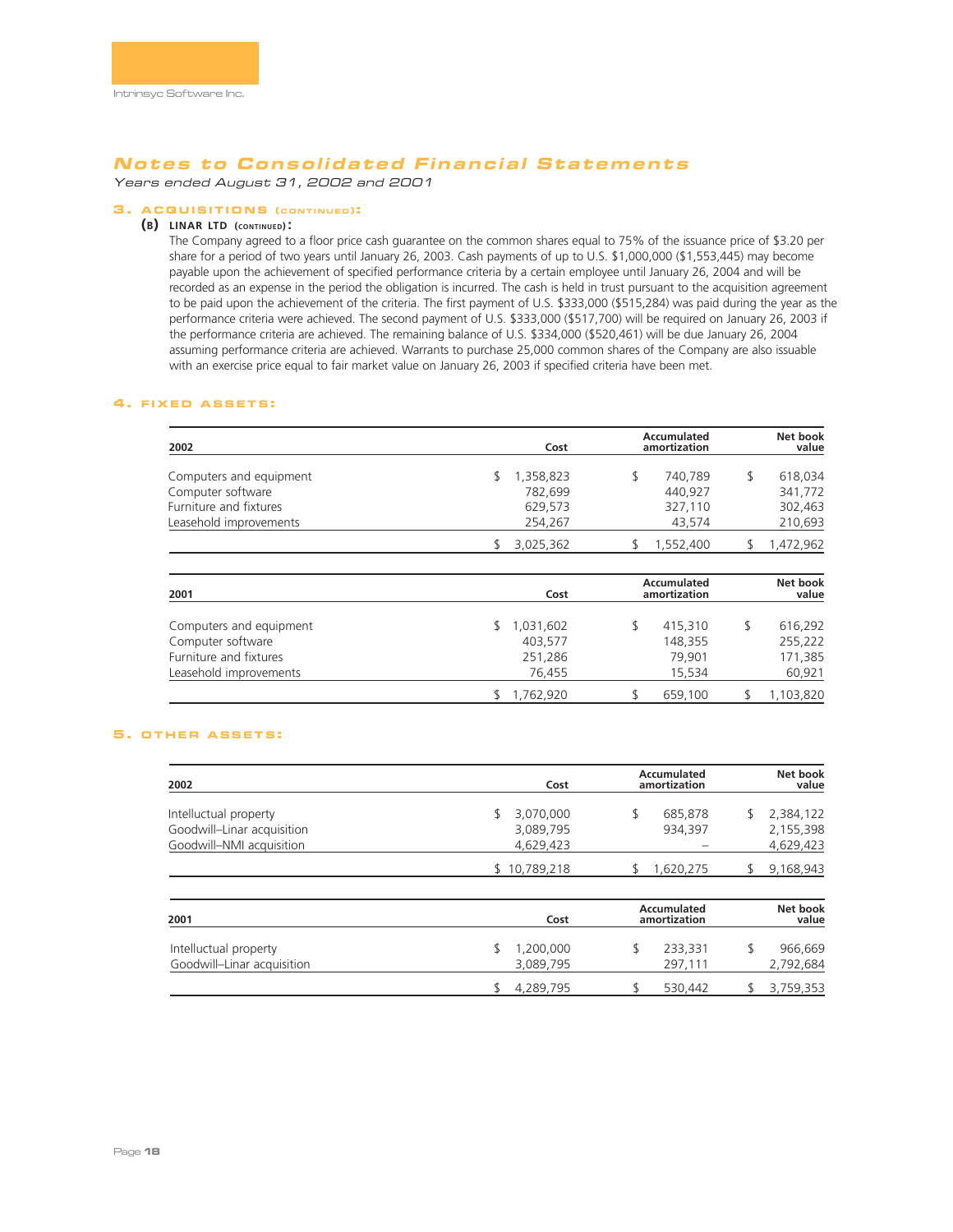## **6 . SHARE CAPITAL :**

## **(A) AUTHORIZED:**

100,000,000 common shares without par value 10,000,000 preference shares without par value

## **(B) ISSUED:**

|                                                        | <b>Number</b><br>of shares | Amount           |
|--------------------------------------------------------|----------------------------|------------------|
| Outstanding, August 31, 2000                           | 27,736,285                 | 20,620,778<br>\$ |
| Shares issued for cash on:                             |                            |                  |
| Exercise of special warrants, net of share issue costs | 3,000,000                  | 12,396,755       |
| Exercise of warrants                                   | 848,900                    | 1,133,746        |
| Exercise of options                                    | 425,414                    | 416,903          |
| Shares issued in consideration of:                     |                            |                  |
| Acquisition of Linar Ltd.                              | 323,000                    | 1,033,600        |
| Outstanding, August 31, 2001                           | 32,333,599                 | 35,601,782       |
| Shares issued for cash on:                             |                            |                  |
| Exercise of warrants                                   | 1,462,500                  | 3,607,005        |
| Exercise of options                                    | 254,166                    | 314,334          |
| Exercise of special warrants (note $6(e)$ )            | 4,166,700                  | 9,174,434        |
| Outstanding, August 31, 2002                           | 38,216,965                 | 48,697,555       |

### **(C) SHARE OPTION PLAN:**

Under the terms of the Company's employee share option plan, the Board of Directors may grant options to employees, officers and directors. The plan provides for the granting of options at the closing price of the Company's stock prior to the grant date. Options granted on or after May 11, 1999 and before April 5, 2001 generally vest over three years with the first 1/12 vesting at the first quarter anniversary date of the grant and the balance vesting in equal amounts at the end of each quarter thereafter. Options granted on or after April 5, 2001 generally vest over three years with the first 1/3 vesting at the first year anniversary date of the grant and the balance vesting in equal amounts at the end of each quarter thereafter. The Company determines the term of each option at the time it is granted, with options generally having a five year term. The Company has reserved 9,647,581 options for issuance under its employee share option plan.

A summary of the Company's share option activity for the years ended August 31, 2002 and 2001, is as follows:

|                                                           |                                       | <b>Outstanding options</b> |                                       |  |
|-----------------------------------------------------------|---------------------------------------|----------------------------|---------------------------------------|--|
|                                                           | <b>Number</b><br>of shares            |                            | Weighted<br>average<br>exercise price |  |
| Outstanding, August 31, 2000                              | 3,728,832                             |                            | 2.09                                  |  |
| Options granted<br>Options exercised<br>Options cancelled | 826,500<br>(425, 414)<br>(332, 227)   |                            | 3.18<br>0.98<br>2.05                  |  |
| Outstanding, August 31, 2001                              | 3,797,691                             | \$                         | 2.44                                  |  |
| Options granted<br>Options exercised<br>Options cancelled | 1,209,550<br>(254, 166)<br>(281, 238) |                            | 2.10<br>1.24<br>3.01                  |  |
| Outstanding, August 31, 2002                              | 4,471,837                             |                            | 2.26                                  |  |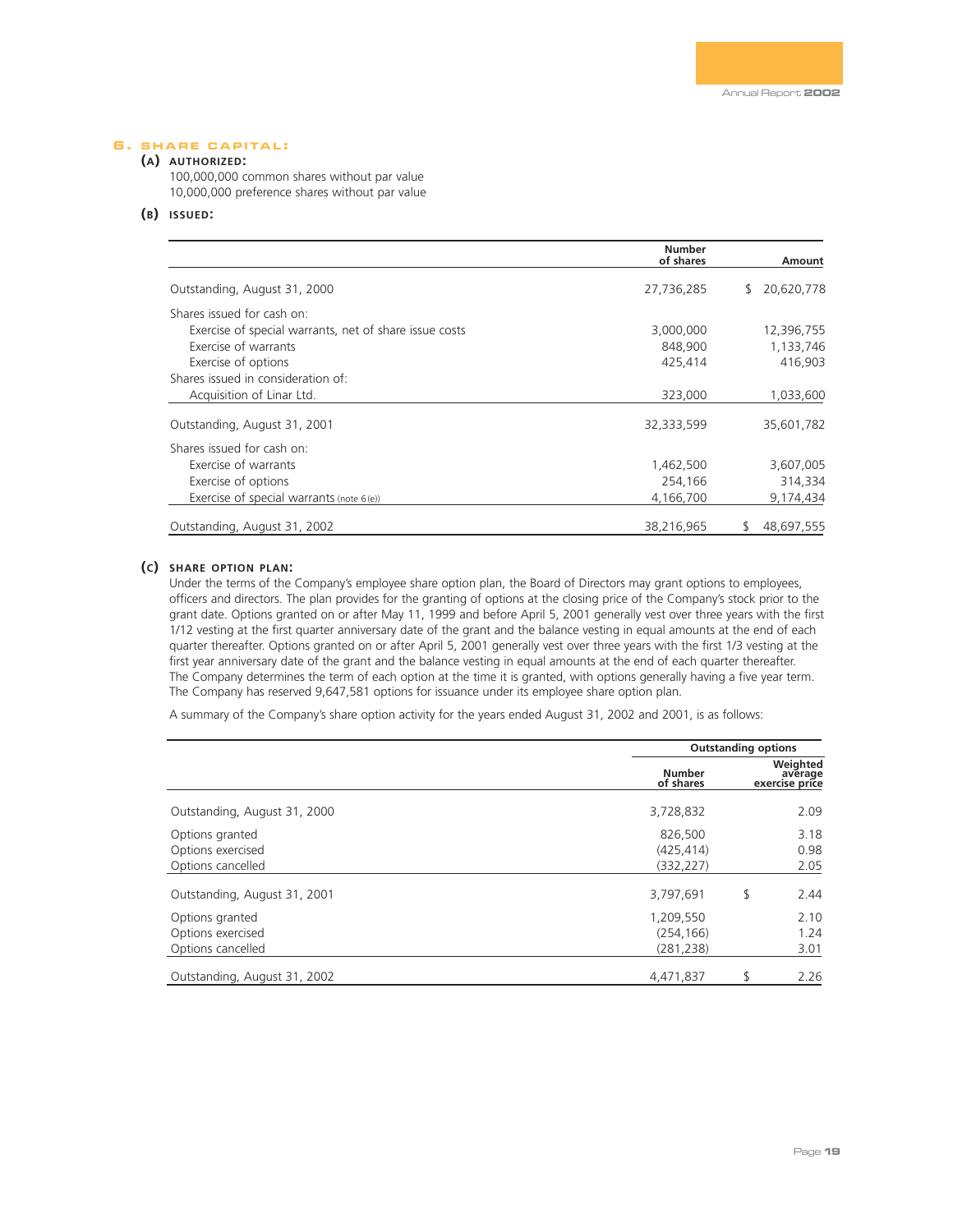Years ended August 31, 2002 and 2001

# **6 . SHARE CAPITAL ( CONTINUED ):**

# **(C) SHARE OPTION PLAN (CONTINUED):**

The following table summarizes the share options outstanding at August 31, 2002:

| <b>Options outstanding</b> |                            |                                                      | <b>Options exercisable</b>            |                       |  |                                       |
|----------------------------|----------------------------|------------------------------------------------------|---------------------------------------|-----------------------|--|---------------------------------------|
| Range of<br>exercise price | <b>Number</b><br>of shares | Weighted<br>average<br>remaining<br>contractual life | Weighted<br>average<br>exercise price | Number<br>exercisable |  | Weighted<br>average<br>exercise price |
| $$0.77 - $1.21$            | 880.953                    | 1.07 years                                           | \$<br>1.15                            | 802.661               |  | 1.15                                  |
| $$1.26 - $2.97$            | 2,473,298                  | 3.02 years                                           | 1.99                                  | 1,397,439             |  | 1.98                                  |
| $$3.01 - $5.30$            | 1,117,586                  | 3.30 years                                           | 3.74                                  | 601,354               |  | 3.88                                  |
|                            | 4,471,837                  | 2.71 years                                           | 2.26                                  | 2,801,454             |  | 2.15                                  |

Subsequent to year-end, the Company re-priced 829,928 stock options with exercise prices ranging from \$1.20 - \$5.30 to \$1.18 pending TSX approval.

### **(D) SHARE PURCHASE WARRANTS:**

A summary of the Company's share purchase warrants for the years ended August 31, 2002 and 2001 is as follows:

|                                                              |                                       | <b>Outstanding warrants</b> |                                      |  |
|--------------------------------------------------------------|---------------------------------------|-----------------------------|--------------------------------------|--|
|                                                              | <b>Number</b><br>of warrants          |                             | Weighted<br>average<br>warrant price |  |
| Outstanding, August 31, 2000                                 | 2,323,900                             | \$                          | 2.01                                 |  |
| Warrants granted<br>Warrants exercised                       | 1,900,000<br>(848,900)                |                             | 5.50<br>1.34                         |  |
| Outstanding, August 31, 2001                                 | 3,375,000                             | \$                          | 4.17                                 |  |
| Warrants granted<br>Warrants exercised<br>Warrants cancelled | 441.669<br>(1,462,500)<br>(1,962,500) |                             | 2.60<br>2.47<br>5.37                 |  |
| Outstanding, August 31, 2002                                 | 391.669                               |                             | 2.79                                 |  |

The share purchase warrants outstanding at August 31, 2002 include 100,000 warrants issued by the Company on January 26, 2001 as part of the acquisition of Linar Ltd. Each warrant is exercisable into one common share at \$3.20 per share to January 26, 2006. These warrants were recorded at their fair value on the date of issuance of \$140,000 and were included as part of the acquisition consideration. The remaining 291,669 warrants consist of agent's warrants granted as part of the special warrant private placement (note 6(e)).

### **(E) SPECIAL WARRANTS:**

During the year, the Company completed a private placement of 4,166,700 special warrants at \$2.40 per special warrant, for gross proceeds of \$10,000,080, net of share issue costs of \$825,646. Each special warrant entitled the holder to acquire, without payment of any additional consideration, one common share of the Company. On June 3, 2002, the 4,166,700 special warrants were automatically exercised for 4,166,700 common shares. The Company has also granted to the agent an agent's warrant to acquire, without additional consideration, an agent's compensation option. The option entitles the agent to purchase 291,669 special warrants at \$2.65 per special warrant until July 29, 2003.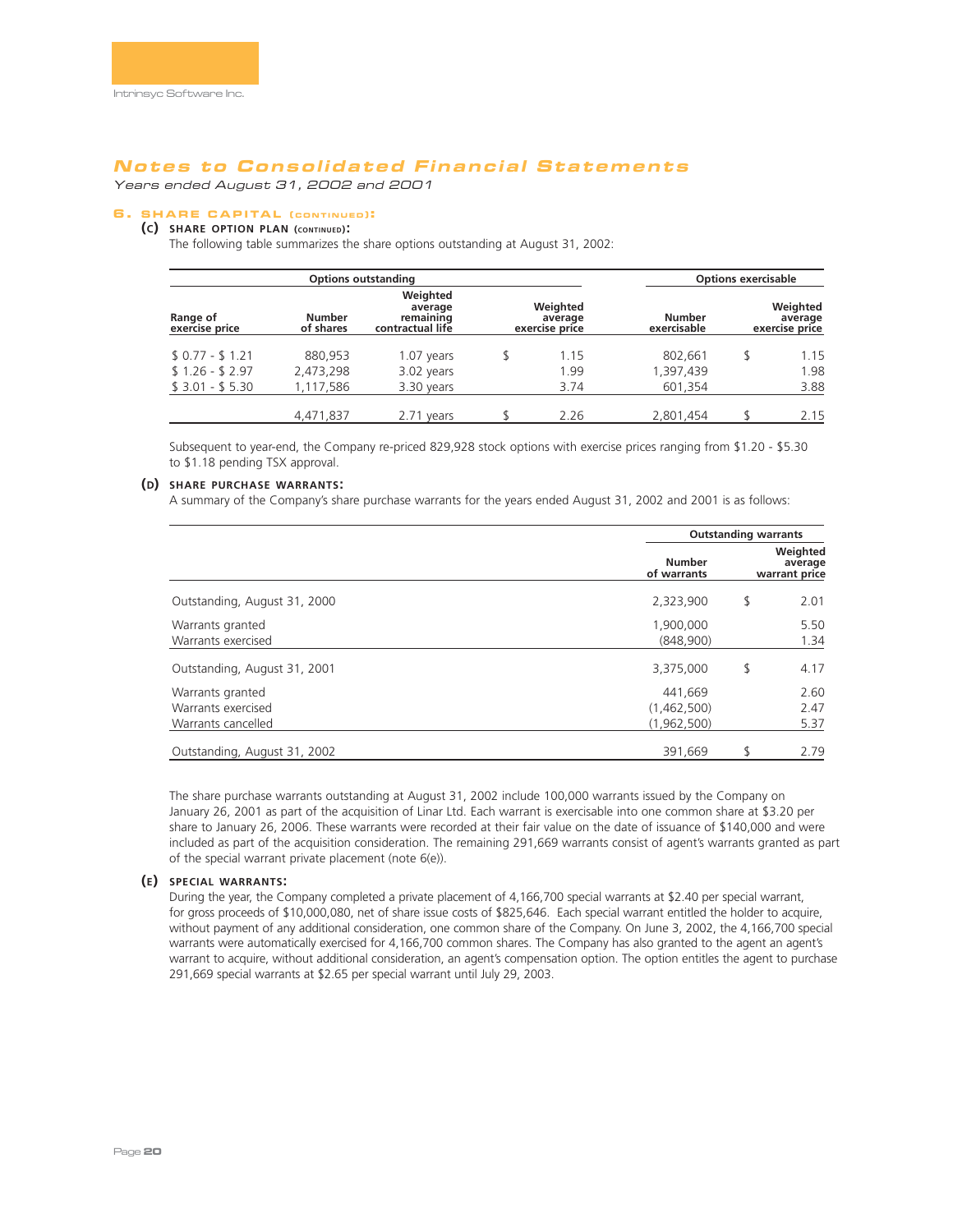### **7 . INCOME TAXES :**

Income tax expense differs from the amount that would be computed by applying the federal and provincial statutory income tax rates of 41.3% (2001 - 44.6%) to income before income taxes due to the following:

|                                                                        | 2002        | 2001          |
|------------------------------------------------------------------------|-------------|---------------|
| Combined Canadian federal and provincial income taxes at expected rate | (1.529.990) | \$(1,696,658) |
| Losses not tax effected                                                | 1.621.199   | 1.696.658     |
| Foreign income taxed at different rates                                | (96, 200)   |               |
| Permanent and other                                                    | 75,368      | (70,000)      |
|                                                                        | 70.377      | (70.000)      |

The composition of the Company's future tax assets at August 31, 2002 and 2001 is as follows:

|                                         | 2002          | 2001          |
|-----------------------------------------|---------------|---------------|
| Future income tax assets:               |               |               |
| Capital assets                          | \$<br>282,000 | \$<br>559,000 |
| Loss carry forwards                     | 6,500,000     | 5,400,000     |
| Share issue costs                       | 378,000       | 610,000       |
|                                         | 7,160,000     | 6,569,000     |
| Valuation allowance                     | (7, 160, 000) | (6, 569, 000) |
| Future income tax liability:            |               |               |
| Intellectual property                   | (715, 233)    | (290,000)     |
| Net future income tax liability         | (715, 233)    | (290,000)     |
| Current future income tax liability     | (179,600)     | (120,000)     |
| Non-current future income tax liability | 535,633       | 170,000       |

The future income tax assets have not been recognized in these consolidated financial statements, as management does not consider it more likely than not that such assets will be realized in the carry forward period.

As at August 31, 2002, the Company has non-capital loss carry forwards aggregating approximately \$17,607,000 available to reduce taxable income otherwise calculated in future years. These losses expire as follows:

| 2003 | 607,000<br>\$ |
|------|---------------|
| 2004 | 1,900,000     |
| 2005 | 3,200,000     |
| 2006 | 1,700,000     |
| 2007 | 3,500,000     |
| 2008 | 2,400,000     |
| 2009 | 4,300,000     |
|      | \$17,607,000  |

### **8 . COMMITMENTS AND CONTINGENCIES :**

**(A)** The Company has lease commitments for office premises and equipment with remaining terms of up to five years. The minimum lease payments in each of the next five years are approximately as follows:

| 2003 | ₩ | 733,365   |
|------|---|-----------|
| 2004 |   | 682,632   |
| 2005 |   | 597,421   |
| 2006 |   | 102,425   |
| 2007 |   | 100,425   |
|      |   | 2,216,268 |

**(B)** Under an agreement with the Government of Canada's Technology Partnerships Canada ("TPC") program, the Company is eligible to receive conditionally repayable research and development funding amounting up to \$6,371,351 to support the development of embedded devices and wired and wireless Internet-enabled network connectivity. During the year ended August 31, 2002, the Company has claimed \$1,256,418, which has been recorded as a reduction of expenses. Under the terms of the agreement, an amount up to a maximum of \$13,278,000 is to be repaid by royalties on annual sales, in excess of certain revenue thresholds of specified products, commencing in 2003 through to 2011.